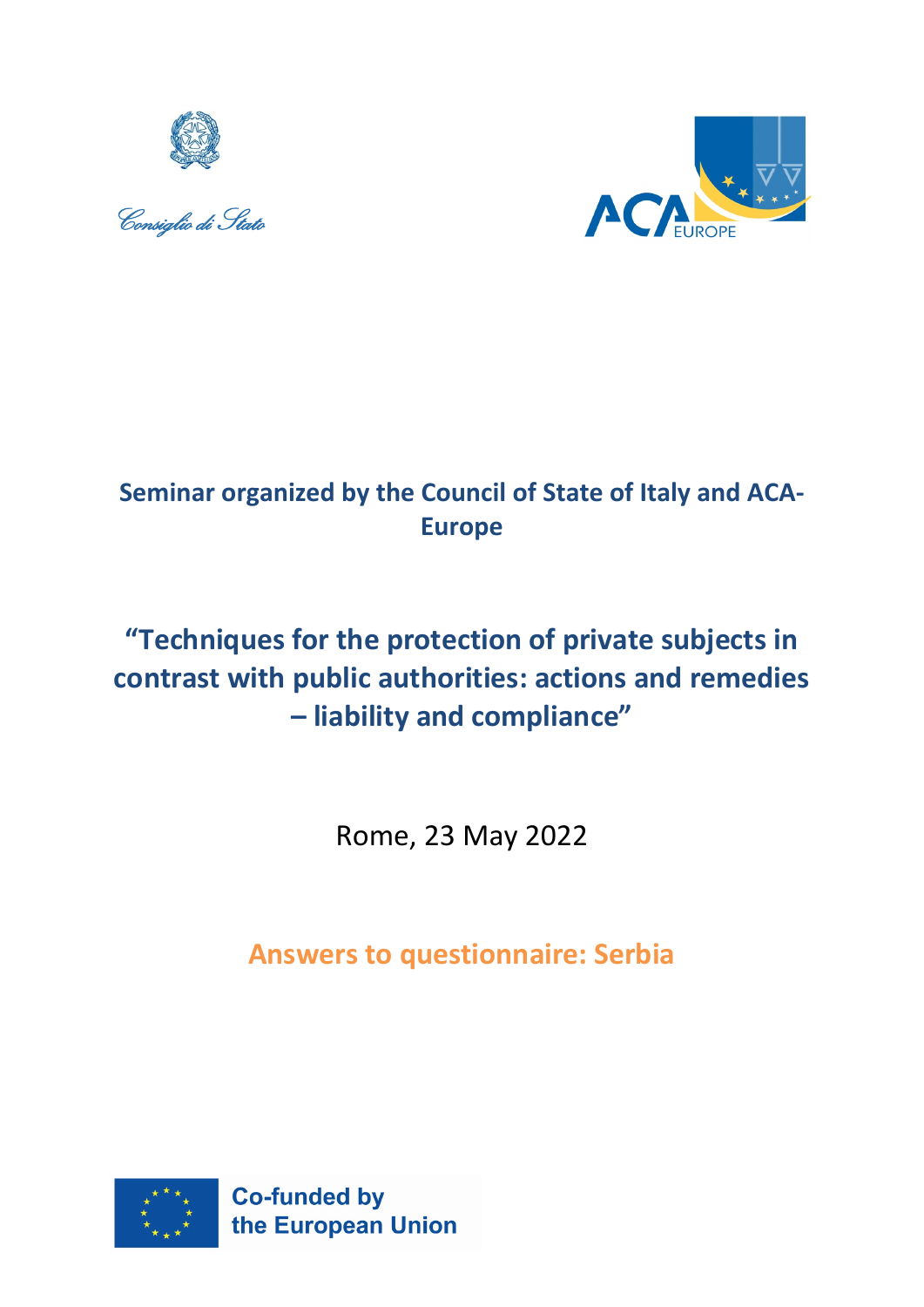



#### **"TECHNIQUES FOR THE PROTECTION OF PRIVATE SUBJECTS IN CONTRAST WITH PUBLIC AUTHORITIES: ACTIONS AND REMEDIES - LIABILITY AND COMPLIANCE"**

## **INTRODUCTION**

The seminar will analyse the types of actions that can be brought before the administrative judge: action of annulment, action of declaration and action of condemnation. With particular reference to the latter, the seminar will focus on compensatory measures, including damages for loss of opportunity and damages as a result of delay.

The seminar also intends to examine the possibility of any and eventual special or fast-track procedure, for introductory terms and methods which pertain to certain subjects under consideration, for example, for their economic or political relevance, such as those to be found in the sphere of public contracts (see also transversal analysis).

The aim of this questionnaire and of the subsequent seminar is to provide a wider comprehension of the similarities and differences that exist among the various legal systems of the member States insofar as they apply to the situations to be dealt with by the administrative court, paying particular attention to the content and subject matter of the relative rulings.

## **SESSION I**

## **LEGAL PROCEEDINGS THAT CAN BE BROUGHT BEFORE THE ADMINISTRATIVE COURT**

- **1. In your legal system, which judges are competent to pronounce on disputes in which one of the parties is the public administration?**
	- An ordinary judge
	- An administrative judge
		- A judge who deals with special areas
- **Others**

## **Serbian reply:**

Judges of the Administrative Court render decisions in administrative disputes in which one of the parties is the public administration, while based on extraordinary legal remedies, in accordance with

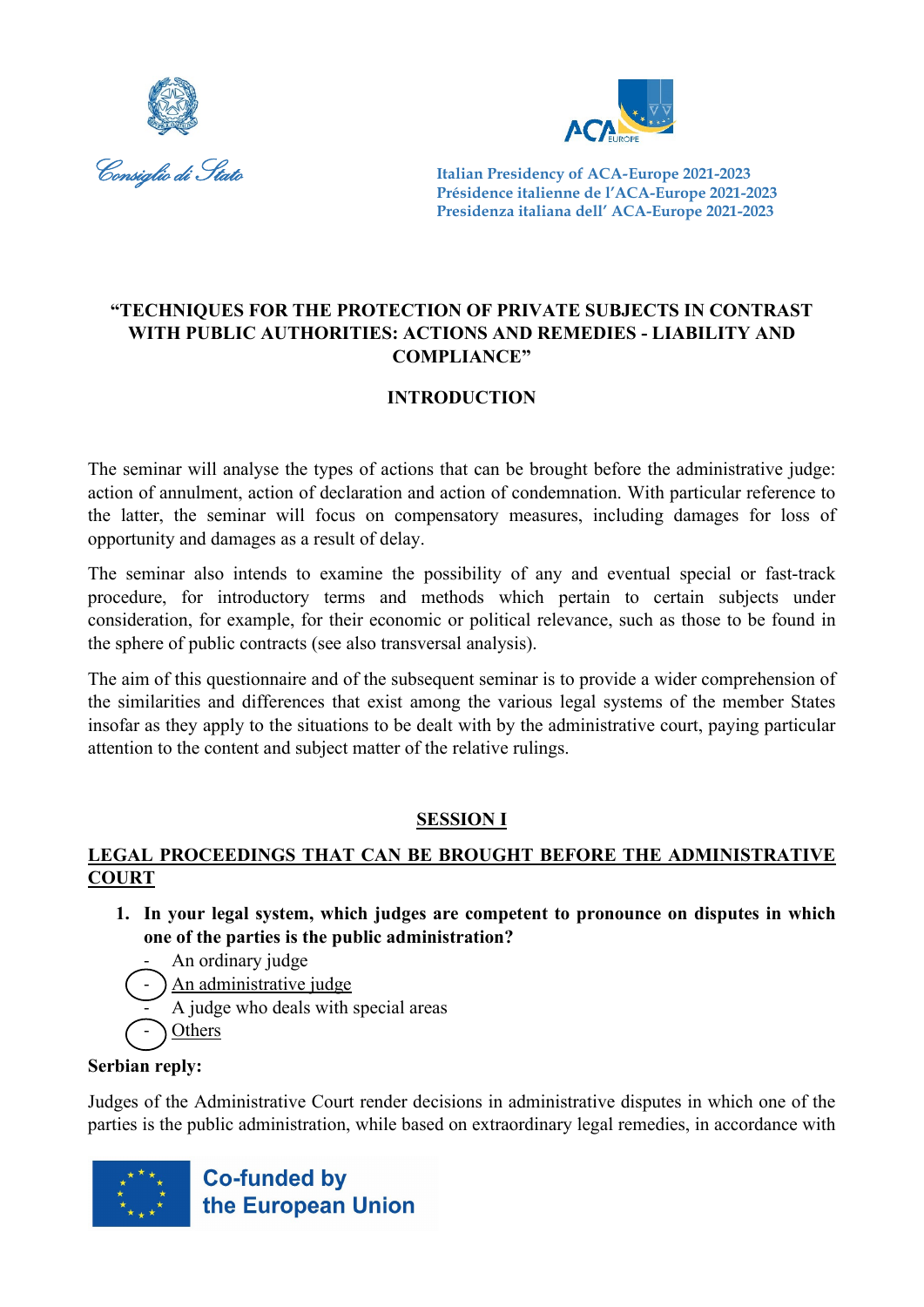



the Article 49 of the Law on Administrative Disputes ("Official Gazette of the Republic of Serbia" No. 111/09, in further text: LAD), decisions are rendered by judges of the Supreme Court of Cassation: "Against final Administrative Court decision a party or a responsible public prosecutor may file a request to the Supreme Court of Cassation to review the court decision. The request may be filed:

- 1) when the law allows it;
- 2) in cases that the court decides in full jurisdiction;
- 3) in matters in which the appeal was excluded in the administrative proceeding.

The request may be filed due to a violation of the law, other regulation or general act or violation of the rules of the proceeding which might affect the decision on the matter."

- **2. Which actions can be brought before the administrative court in view of the exercise of administrative powers?**
	- Annulment of administrative acts
	- action of condemnation
	- Other actions

If you have replied 'other actions', please clarify which.

#### **Serbian reply:**

Before the Administrative Court a plaintiff may lodge following actions and requests:

- Lawsuit against the act (the term of act is defined under Article 4 of LAD "An administrative act, in terms of this Law, is an individual act by which a competent authority, in the direct application of regulations, decides on specific rights or obligations of a specific natural or legal person, or other party in an administrative matter"). In accordance with Article 24 para. 1 "An administrative act may be challenged by a lawsuit in an administrative dispute due to the illegality, if:
	- 1) in the act, the law, other regulation or a general act is not at all or not properly implemented;
	- 2) the act was issued by an incompetent body;
	- 3) in the process of issuing the act, the rules of the proceeding were not followed;
	- 4) the factual state is incompletely or incorrectly defined or if the identified facts brought to an incorrect conclusion in terms of the factual state;

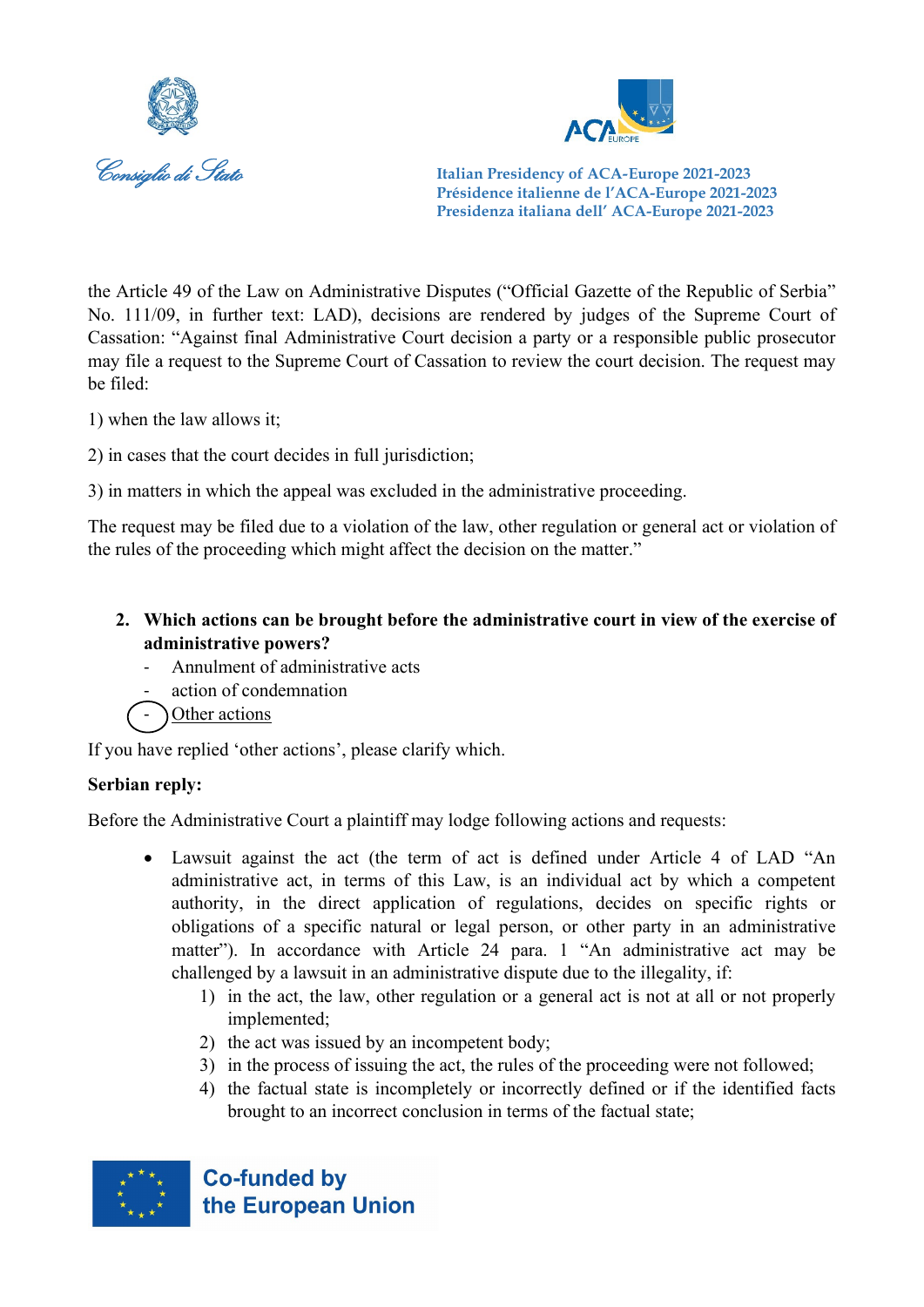



- 5) in the act issued based on a free assessment, the body has exceeded the limits of the legal authority or if such an act was not issued in line with the objective in which the authorisation was given.
- Lawsuit for determination, in accordance with Article 24 para. 2 : "A lawsuit may be filed also for the purpose of determining if the accused repeated his/her previous act which has been already annulled by the judgement, as well as for the purpose of determining the illegality of the issued act which has no legal effect".
- Lawsuit for silence of administration, in accordance with Article 15 of the LAD: "An administrative dispute may be initiated also when the competent authority fails to issue an administrative act upon the request or appeal filed by a party, in line with the conditions stipulated by this law".
- Within the lawsuit, there may be filed also a claim for compensation for damages and return of the things (Article 22 para. 5 of the LAD: "If the return of things or payment of compensation for damages is claimed by the lawsuit, it must include a specific claim in relation to these things or the amount of damages incurred.")
- Lawsuit for reopening of proceeding in the administrative dispute (Article 56 of the LAD: "Proceedings concluded with a judgement or a ruling shall be reopened upon a lawsuit by a party:

1) if the party discovers new facts, or finds or obtains the opportunity to use new evidence on the basis of which the dispute would have been more favourably resolved for him/her if these facts or evidence had been presented or used in the previous court proceedings;

2) if the court decision was rendered as a result of a criminal offence committed by a judge or a court employee, or if the decision was gained by a fraudulent act by an attorney or representative of a party, his/her opponent or the opponent's representative or attorney and that act constitutes a criminal offence;

3) if the court decision was based on a judgement rendered in a criminal or civil matter and that judgement was later annulled by another legally effective court decision;

4) if the document on the basis of which the decision was made was false or fraudulently amended, or if a witness, expert witness or party gave false testimony at the hearing before the court and the court decision was based on that testimony;

5) if the party finds or obtains the opportunity to use a previous court decision rendered in the same administrative dispute;

6) if an interested person was not given the opportunity to participate in the administrative dispute;

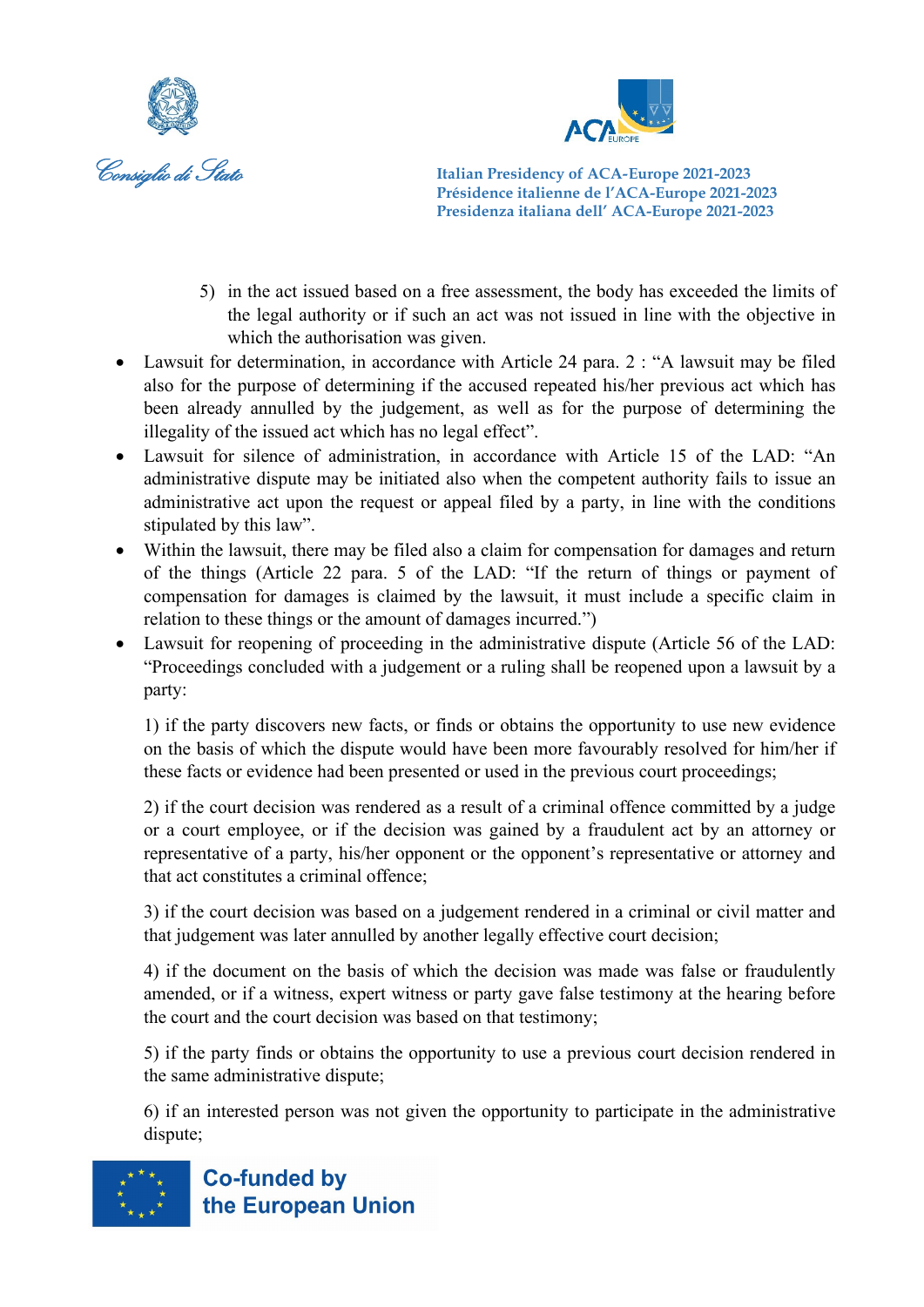



7) if the position of the subsequent decision of the European Court of Human Rights in the same matter may affect the legality of the final court proceeding.

For the circumstances in articles 1 and 5, paragraph 1 of this Article, a reopening of proceedings will only be permitted only if the party was not able to present these facts at the previous proceedings for no fault of his/her own."

• Request for temporary suspension of execution of the contested administrative act as type of interim measure (article 23 of the LAD: "A lawsuit, as a rule, does not prevent the enforcement of an administrative act against which the lawsuit is filed.

At the request of the plaintiff, the court may postpone the legal effect of the final administrative act that was decided on the merits of the administrative matter, until the court decision is rendered, if the enforcement would cause harm to the plaintiff which would be difficult to rectify, and if the postponement is not against the public interest, or the postponement would not cause greater or irreparable damage to the opposing party, or interested party.

Exceptionally, parties in an administrative proceeding may request from the court to postpone the enforcement of an administrative act even before the lawsuit is filed:

1) in case of emergency;

2) in case of an appeal which, by law, does not have the suspensory effect, and proceeding on the appeal is not terminated.

At the request for the postponement of the enforcement the court shall render a decision, not later than five days from the day of receiving the request referred to in paragraphs 2 and 3 of this Article."

• Request for execution of the Administrative Court decision (Article 71 of the LAD: "If the competent body, following the annulment of the administrative act does not pass a new administrative act immediately or within no more than 30 days, or pass an act on the enforcement of the judgement pursuant to Article 43 of this law, the party may by means of a separate filing request such an act to be passed. If the competent body does not pass the act referred to in paragraph 1 of this Article even after seven days from this request, the party may by means of a separate filing request the court which rendered the judgement to pass this act.

Upon the request by the party referred to in paragraph 2 of this Article, the court shall request the competent body to inform it of the reasons why it did not pass the administrative act. The competent body shall provide this information immediately, within no more than

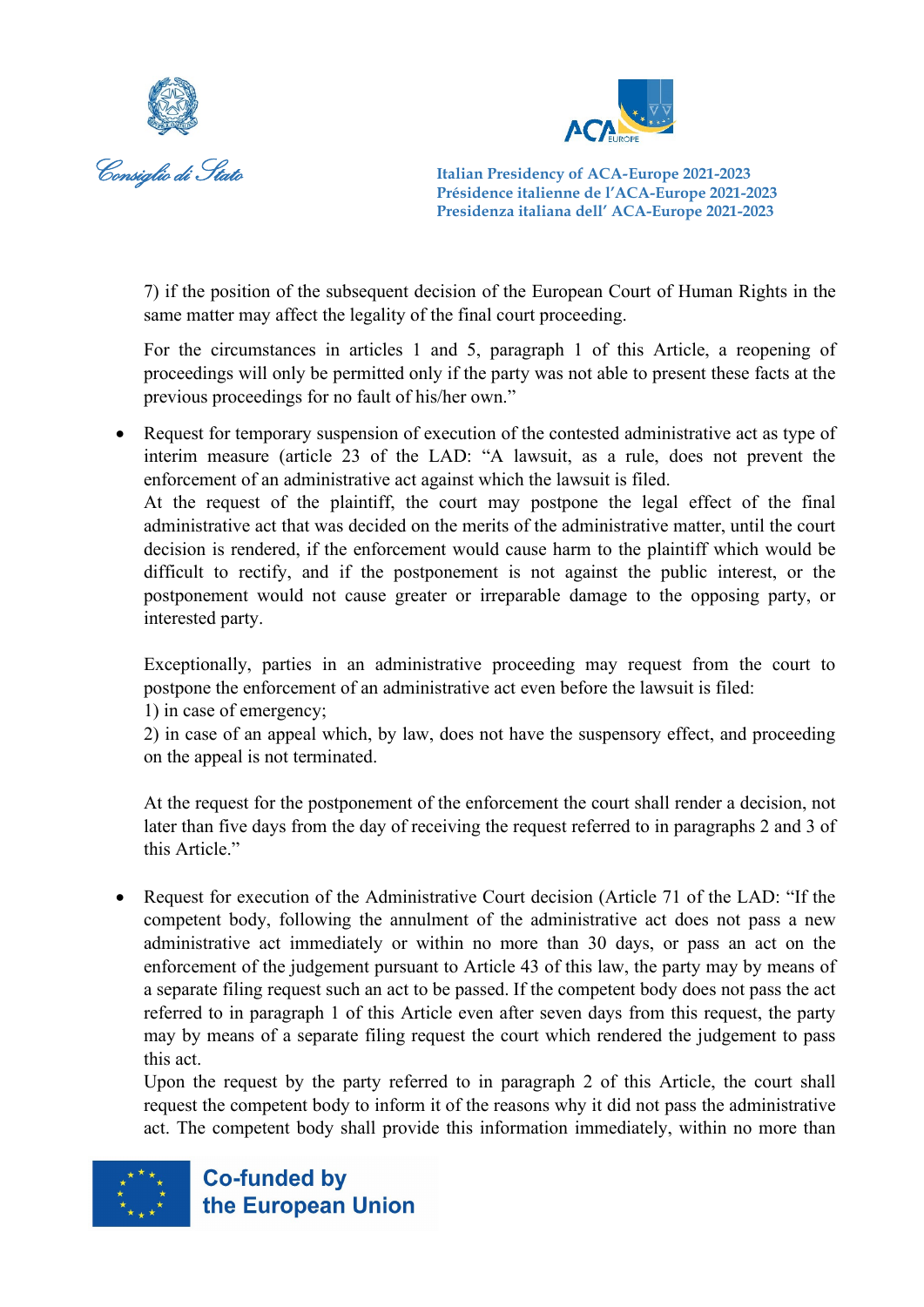



seven days. If it fails to do so, or if the information given, in the opinion of the court, does not justify the failure to enforce the court judgement, the court shall render a ruling which shall replace the act by the competent body in its entirety.

The court shall serve the ruling referred to in paragraph 3 of this Article on the body competent for enforcement, and at the same time inform the body responsible for supervision. The body responsible for enforcement shall execute this ruling without delay.")

#### **3. From which sources can actions be brought before the administrative court?**

- $-Law$ 
	- Public authority regulations
	- Guidelines
	- Supreme Court rulings

**Other** 

#### **Serbian reply:**

Right to the judicial protection in administrative disputes is prescribed also by the Constitution of the Republic of Serbia.

#### **4. Which administrative decisions can be challenged?**

- Administrative acts which have a specific recipient
	- General acts and regulations
	- Acts inherent to the procedure
	- Political acts

#### **Serbian reply**

In accordance with the Article 3 of the LAD : "In an administrative dispute, the court shall decide on the legality of final administrative acts, except on those which require a different judicial protection.

In an administrative dispute, the court shall also decide on the legality of final individual acts defining a right, obligation, or statutory interests, in terms of which, in certain cases, the law does not define a different judicial protection.

Court shall decide in administrative disputes on the legality of other final individual acts if stipulated by the law.

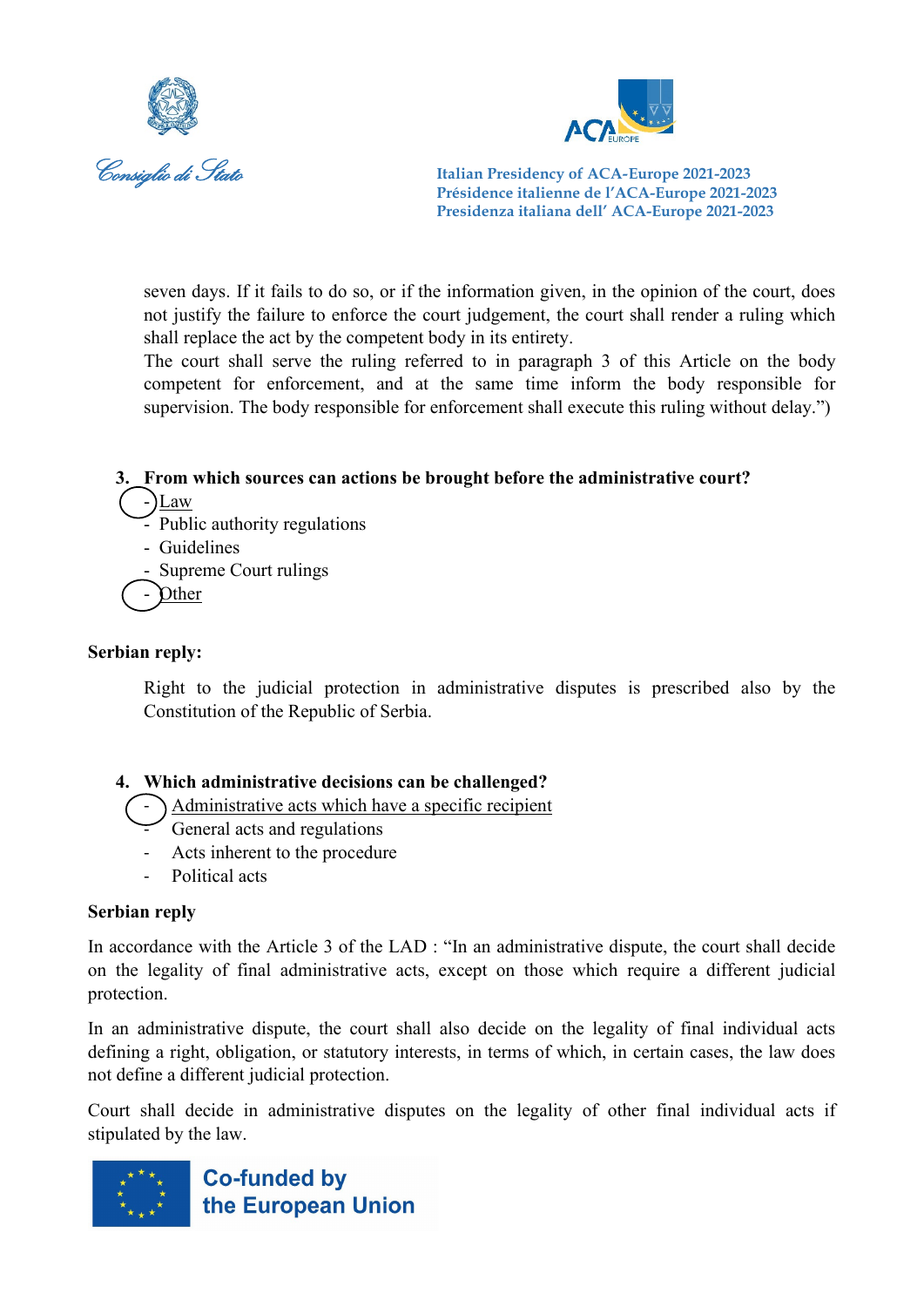



Provision of this law which relate to an administrative act, shall also apply to other acts which may be subject to administrative disputes."

- **5. On the grounds of which defects can the annulment of an administrative act be requested?**
	- Breaches of the law
	- Breaches of competence
	- Technicalities and procedural defects
	- Breaches of general principles
	- Other

## **Serbian reply**

In accordance with the Article 24 of the LAD "An administrative act may be challenged by a lawsuit in an administrative dispute due to the illegality, if:

1) in the act, the law, other regulation or a general act is not at all or not properly implemented;

2) the act was issued by an incompetent body;

3) in the process of issuing the act, the rules of the proceeding were not followed;

4) the factual state is incompletely or incorrectly defined or if the identified facts brought to an incorrect conclusion in terms of the factual state;

5) in the act issued based on a free assessment, the body has exceeded the limits of the legal authority or if such an act was not issued in line with the objective in which the authorisation was given.

A lawsuit may be filed also for the purpose of determining if the accused repeated his/her previous act which has been already annulled by the judgement, as well as for the purpose of determining the illegality of the issued act which has no legal effect."

**6. Can the judge partially annul the challenged administrative act?**   $-\sum$  $\geq$  No

If your reply is yes, please elaborate.

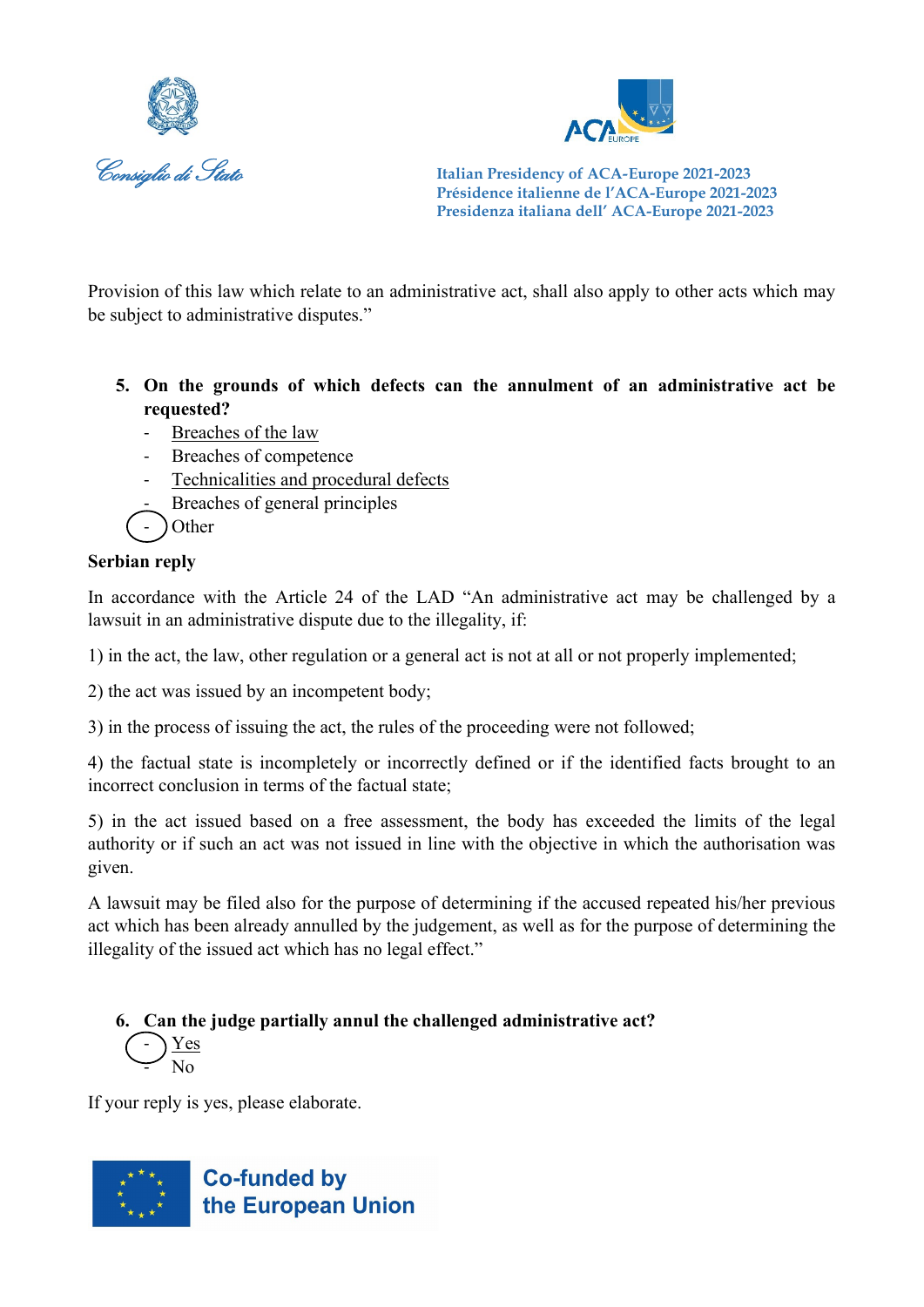



#### **Serbian reply:**

"If the lawsuit is accepted, the court shall render a judgement to annul the challenged administrative act in part or in its entirety and shall return the case to the competent authority for re-decision, unless a new act is required in this matter." (Article 42 of the LAD)

## **7. Can the judge substitute the Administration by modifying the content of the administrative act?**

$$
\bigodot \frac{Yes}{No}
$$

If your reply is yes, please elaborate.

#### **Serbian reply:**

A Court may bring a judgement which replaces annulled act in full jurisdiction (Article 43 of the LAD), in case of active body failure to act upon judgement (Article 70 of the LAD) and in case of passive failure to act (Article 71 of the LAD).

## **8. When the judge annuls the challenged act, can he dictate provisions which the P.A. must abide by in the review proceedings of the subject-matter of the litigation?**

$$
\bigcup_{i=1}^{n} \mathrm{Yes}_{\mathrm{No}}
$$

If your reply is affirmative, please elaborate.

#### **Serbian reply:**

In accordance with the Article 69 para. 2 of the LAD: "If according to the nature of the matter, which was the subject of the dispute it is necessary to pass another administrative act in place of the one that has been annulled, the competent body shall pass it without delay, no later than 30 days after the day the judgement is served, and in doing so it shall be bound by the legal opinion of the court and the comments of the court in relation to the proceedings."

**9. When do the effects of the jurisdictional annulment of an administrative act become applicable?** 

From the date of the adoption of the act (*ex tunc*)

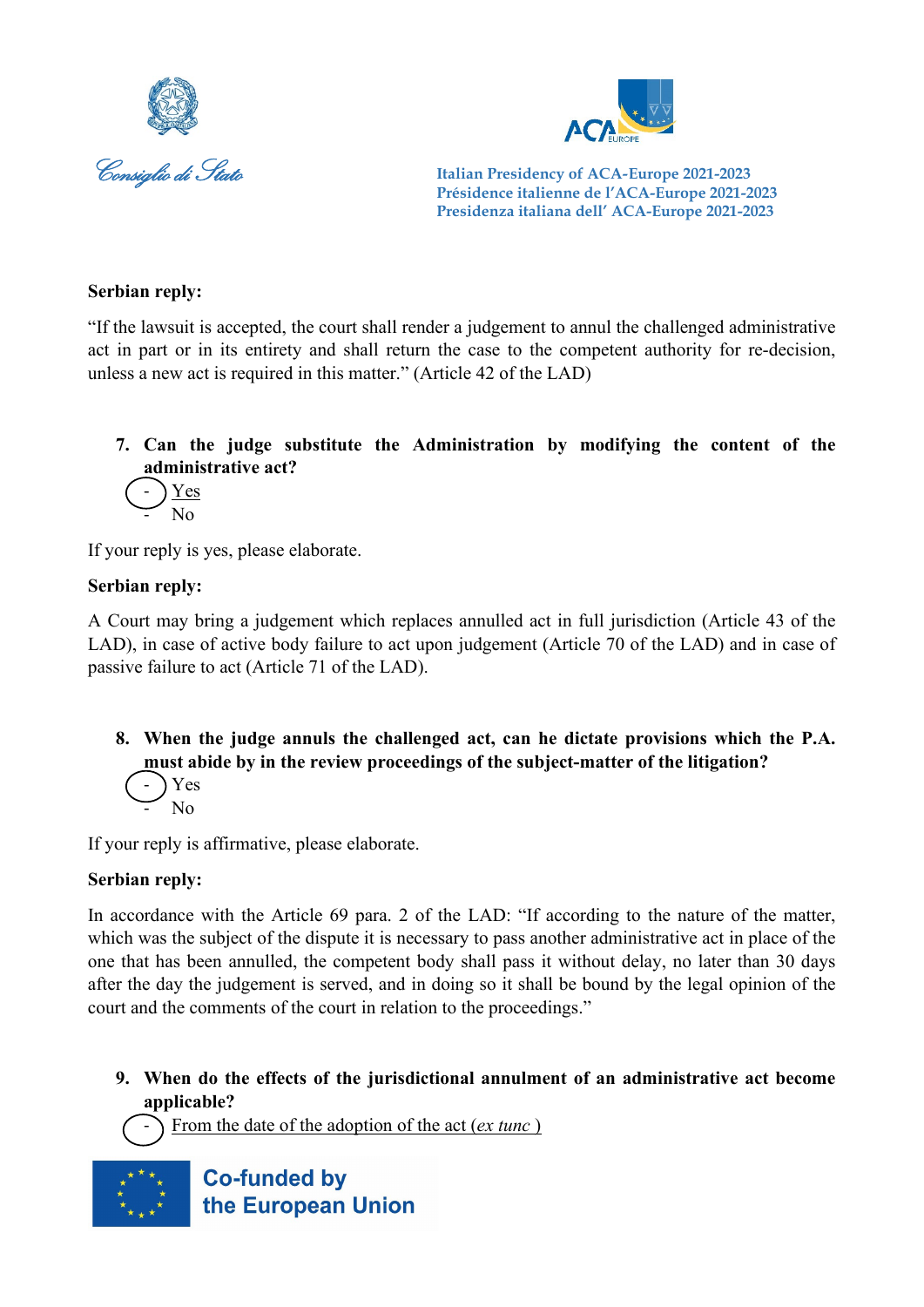



- From the date on which the judgement becomes final (*ex nunc*)
- **Other**

#### **Serbian reply:**

Article 69 para. 1 of the LAD: "When the court annuls an act, against which an administrative dispute was instituted, the case shall be returned to the state of a reopened proceeding based on the appeal, i.e. the state of a reopened proceeding based on the request of a party in the first instance proceeding, if the appeal was excluded by the law (the state before the annulled act was passed)."

**10. Can the judge modulate the effects over time of the ruling of annulment of an administrative act?** 



**11. Can the act of ordering payments for damages be proposed autonomously or must it always be proposed together with other kinds of actions?** 

- Yes
- $N<sub>0</sub>$

) Only in certain cases

If your reply is yes, please elaborate

#### **Serbian reply:**

**Only with the lawsuit for the annulment of the act.**

#### **12. In the light of what kind of behaviour is the compensatory action for damages feasible when dealing with a Public Administration?**

- Implementation of an illegal and detrimental administrative act
- ) Non-observance of the deadline of the procedure
- Lesion of good faith and trust
- Resultant behaviour of the public administration
- **Other**

Please elaborate

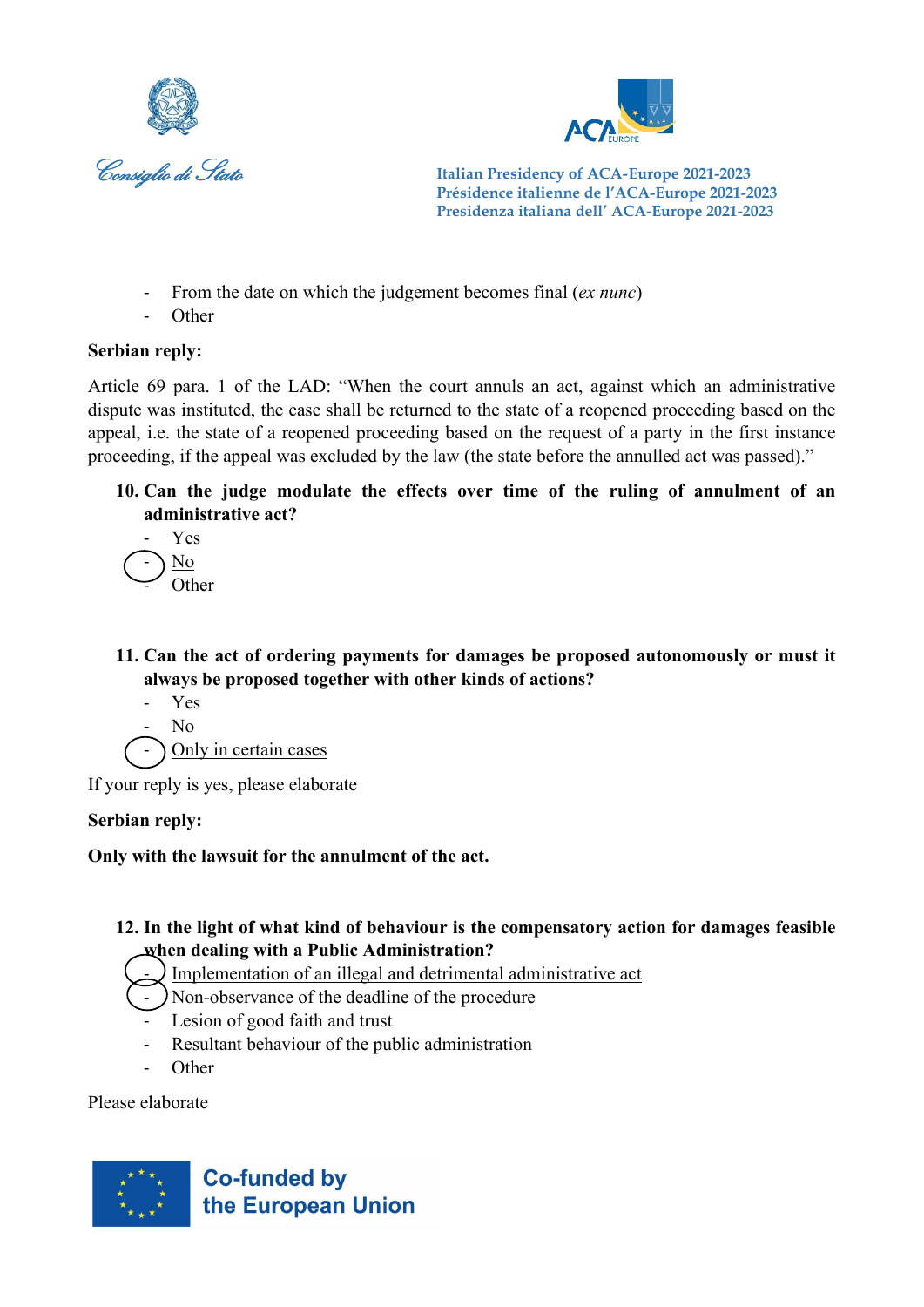



#### **Serbian reply:**

In accordance with Article 22 para. 1 of the LAD: "A lawsuit must contain the name and surname, address and place of residence, i.e. place and seat of the plaintiff, the administrative act against which the lawsuit is aimed, reasons for the lawsuit, the direction and scope of the proposed annulment of the administrative act, and the plaintiff's signature." Also, Article 72 of the LAD prescribes that "Due to the damage incurred by the failure to enforce, or the untimely enforcement of the judgement rendered in the administrative dispute, the plaintiff has the right to a compensation realised in the dispute before the competent court, pursuant to the law."

#### **13. Which are the different kinds of reimbursable damages?**



- Non-material damage

Loss of opportunity

- **14. Does the omission of lodging an action of annulment result in elision or reduction of the compensatory damages?** 
	- Yes - No  $O$ ther
- **15. In order to award compensatory damages, is proof of the responsibility of the public administration required? If your reply is affirmative, which party is obliged to provide said proof?**

 $Yes - the party with burden of proof is...$ N<sub>o</sub>

**16. Can the judge convert** *ex officio* **one action into another?** 

- Yes - No

If the reply is yes, please elaborate

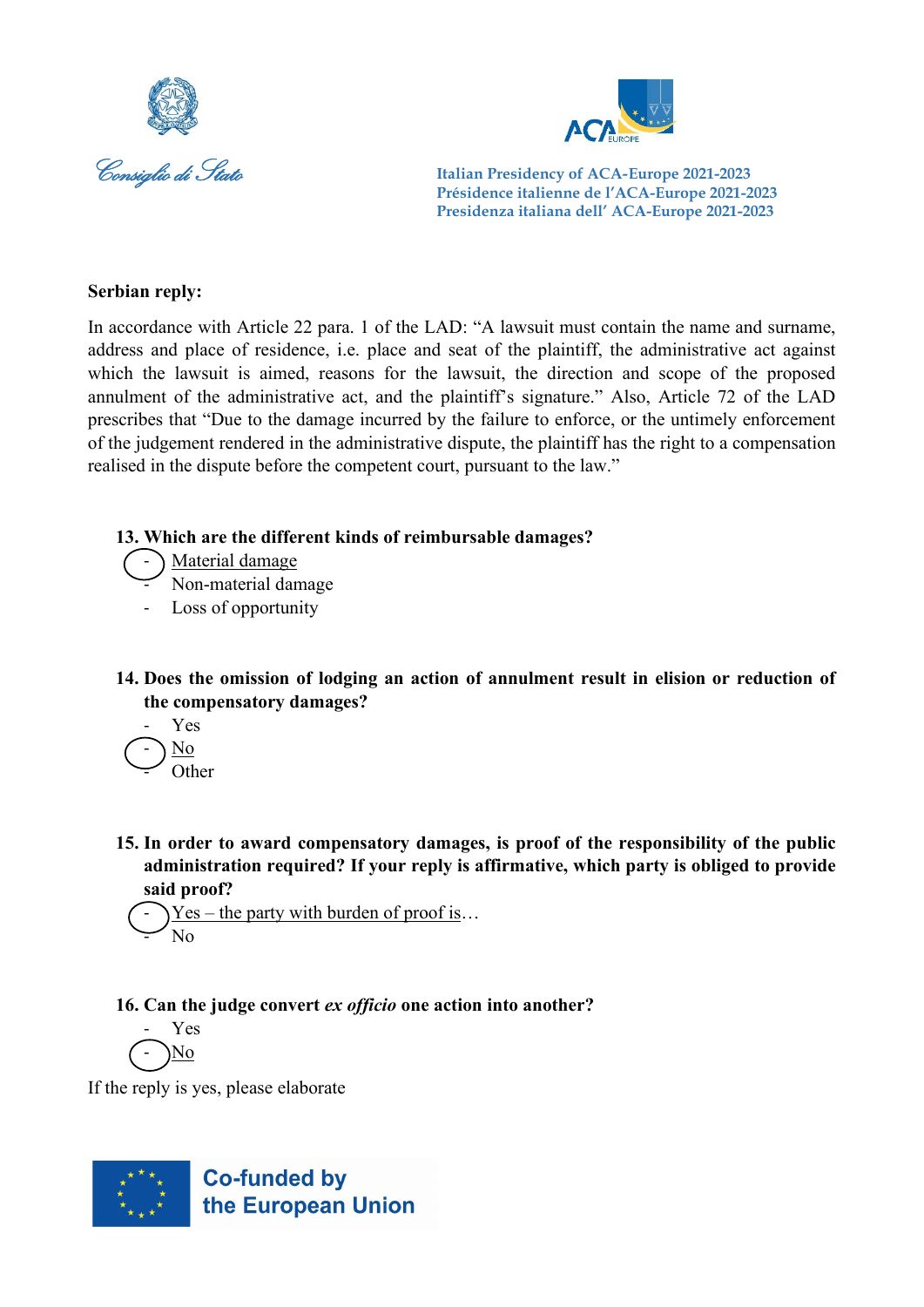



**17. Is there a time-limit for the proposition of the compensatory action?** 

- <u>Yes</u> - No

If the reply is yes, please elaborate

## **Serbian reply:**

This subject is defined under the Law on Obligations.

## **18. Can the judge rule that the Administration implement an administrative act? If your reply is affirmative, what are the prerequisites for implementation?**

- Yes—explain  
-
$$
\sqrt{\frac{No}{2}}
$$

## **Serbian reply:**

In administrative dispute judge may not order execution of administrative act. Execution of the decision is prescribed by the Article 191 of the Law on General Administrative Procedure ("Official Gazette of the Republic of Serbia" No. 18/16 and 95/18, in further text: LGAP): "(1) А decision shall be enforced for the purpose of settling pecuniary or non-pecuniary obligations. (2) Nonpecuniary obligations shall be enforced by administrative procedure (administrative enforcement), and pecuniary obligations – by judicial procedure (judicial enforcement) unless the Law states otherwise. (3) Administrative enforcement shall be executed in accordance with the Law."

## **SESSION II – SPECIAL PROCEDURES**

#### **1. Does your administration have provisions for special procedures**  $(-)$  Yes  $\sim$  No

If the reply is yes, please elaborate

## **Serbian reply:**

In accordance the Article 3 of the LGAP: "(1) This Law shall apply to the actions in all administrative matters. (2) Certain issues of the administrative procedure may be regulated by а special law only if necessary in certain administrative areas, and if in compliance with the basic

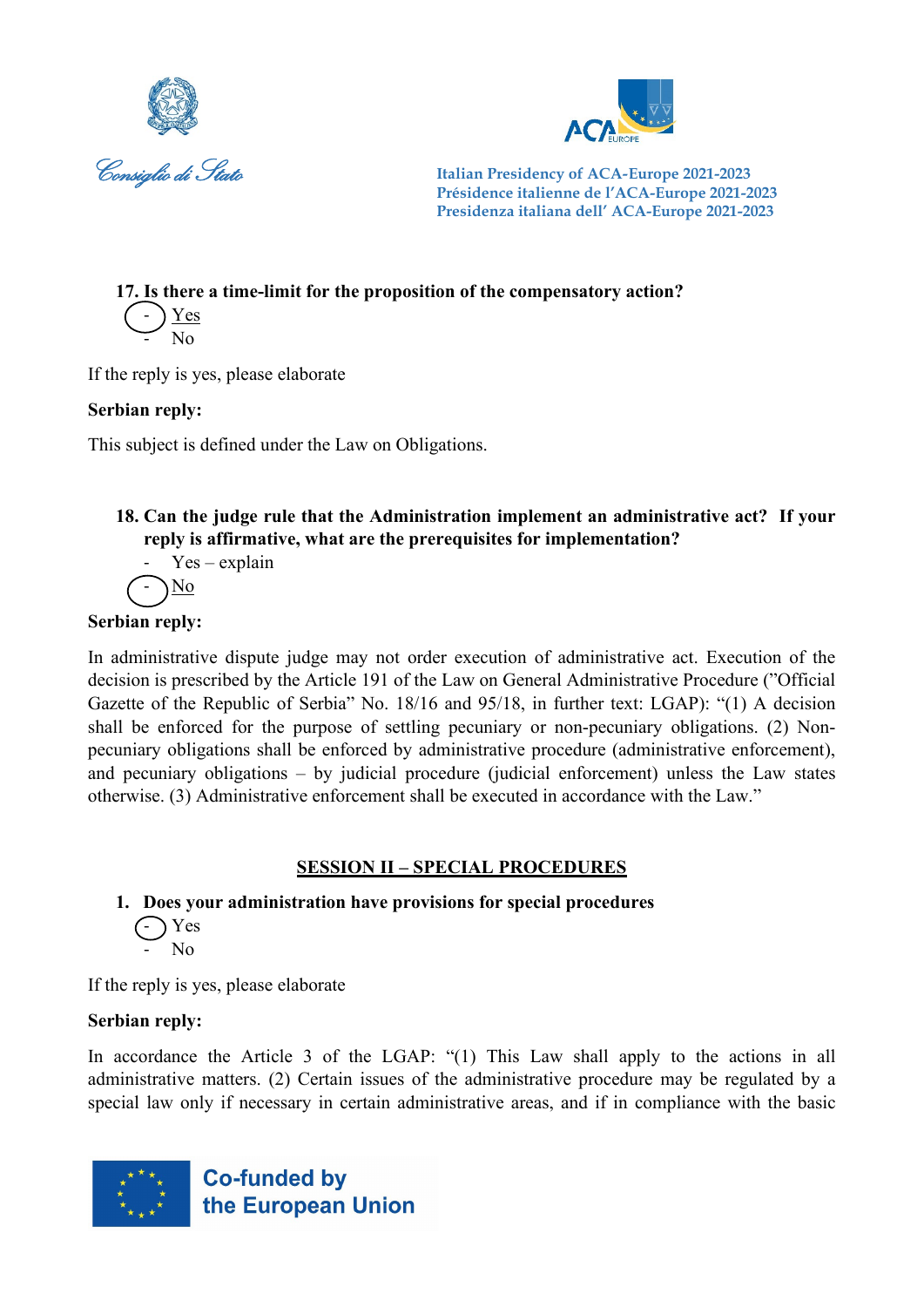



principles set forth by this Law and only if it does not diminish the level of protection of the parties' rights and legal interests guaranteed by this Law."

#### **2. What do the specialities consist of?**

- Ways of introducing the appeal
- ) Procedural time-limits
- Jurisdiction of the court
- **Other**

#### **Serbian reply:**

According to Article 153 para. 1 of the LGAP: "( 1) The appeal shall be filed within 15 days from the date of notifying the party of the decision, unless otherwise prescribed by the Law."

#### **3. The special rites are established:**

- According to subject ( for example, tenders, procedures of expropriation, independent administration authorities)
	- According to actions
	- Both of the above

**4. Does your system provide for appeals against the silence of the Administration at the request for an administrative provision presented by a private individual?**

 $\bigodot$  Yes  $N_0$ 

If the reply is yes, please elaborate

#### **Serbian reply:**

Article 19 of the LAD prescribes deadline for submission of lawsuit due to silence of administration. If a second instance authority fails to issue a decision on the appeal filed by the party against the first instance decision within 60 days from the date of receiving the appeal or within the shorter time period stipulated by the law, and fails to issue it within the extended period of seven days upon the subsequent request filed by the party to the second instance authority, the party may file a lawsuit, after the expiry of that time period, due to the non-issuance of the requested act.

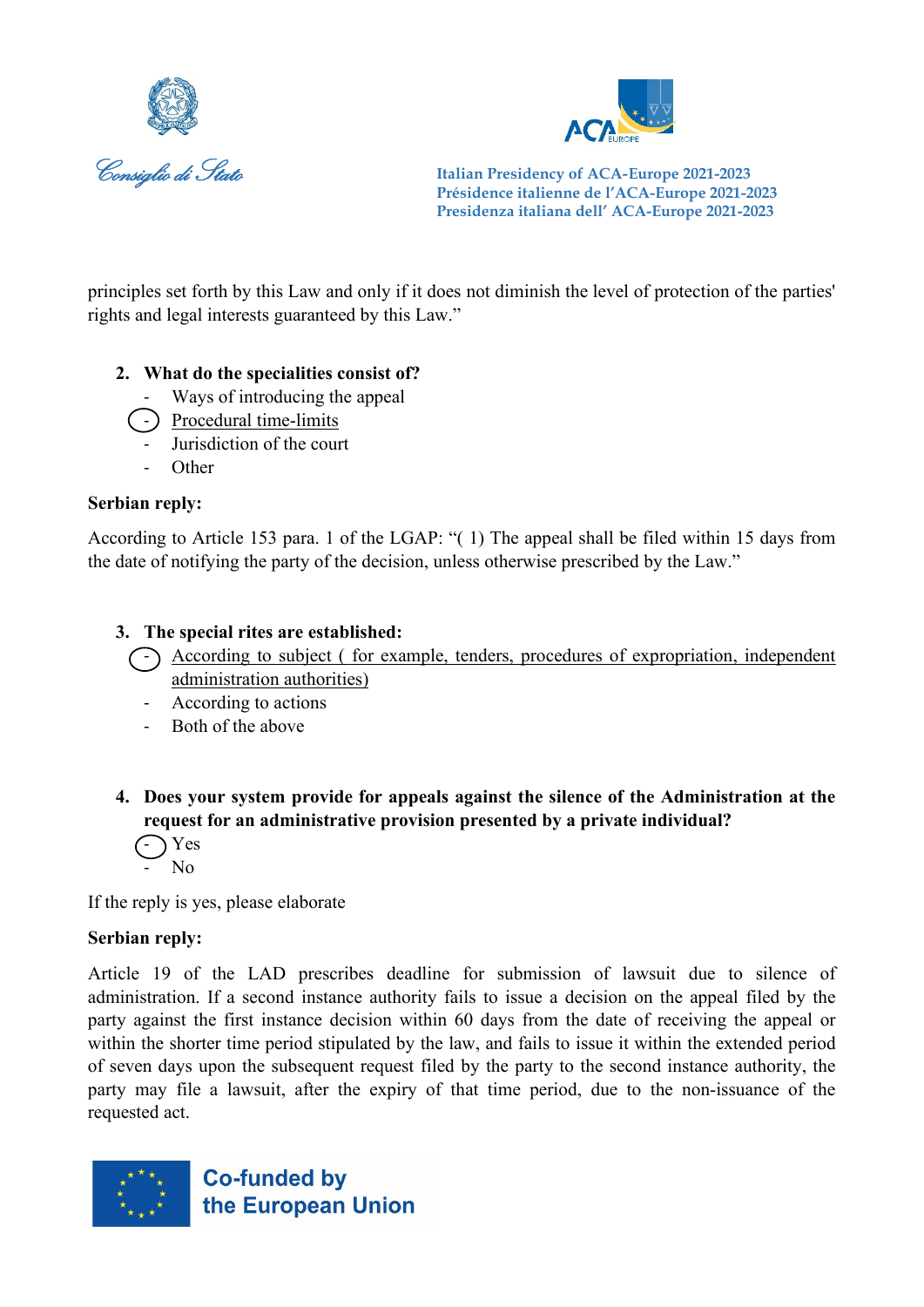



If a first instance authority, upon the request of a party, fails to issue a decision which may not be subject to an appeal, within the time period stipulated by the law regulating general administrative proceeding, and fails to issue it within the extended period of seven days upon the subsequent request filed by the party, the party may file an appeal, after the expiry of that time period, due to the non-issuance of the requested act.

Article 44 of the LAD prescribes that when the lawsuit is filed based on Article 19 of this law, and the court finds it grounded, it shall render the judgement to accept the lawsuit and order to the competent authority to render a ruling. If the court hold the necessary facts, and if the nature of the matter so allows, it may with its own judgement to directly decide the administrative matter.

- **5. Do the Administrations comply spontaneously with the decisions of the administrative courts?**
	- Yes, always
	- No, never
	- In the majority of cases, in any case more than in 50% of cases
	- Hardly ever, in any case less than in 50% of cases

#### **Serbian reply**

The Administrative Court doesn't hold such records.

Article 69 of the LAD prescribes that when the court annuls an act, against which an administrative dispute was instituted, the case shall be returned to the state of a reopened proceeding based on the appeal, i.e. the state of a reopened proceeding based on the request of a party in the first instance proceeding, if the appeal was excluded by the law (the state before the annulled act was passed).

If according to the nature of the matter, which was the subject of the dispute it is necessary to pass another administrative act in place of the one that has been annulled, the competent body shall pass it without delay, no later than 30 days after the day the judgement is served, and in doing so it shall be bound by the legal opinion of the court and the comments of the court in relation to the proceedings.

**6. In your legal system, is there a special procedure for ensuring the integral execution of the sentence**?



If the reply is yes, please elaborate

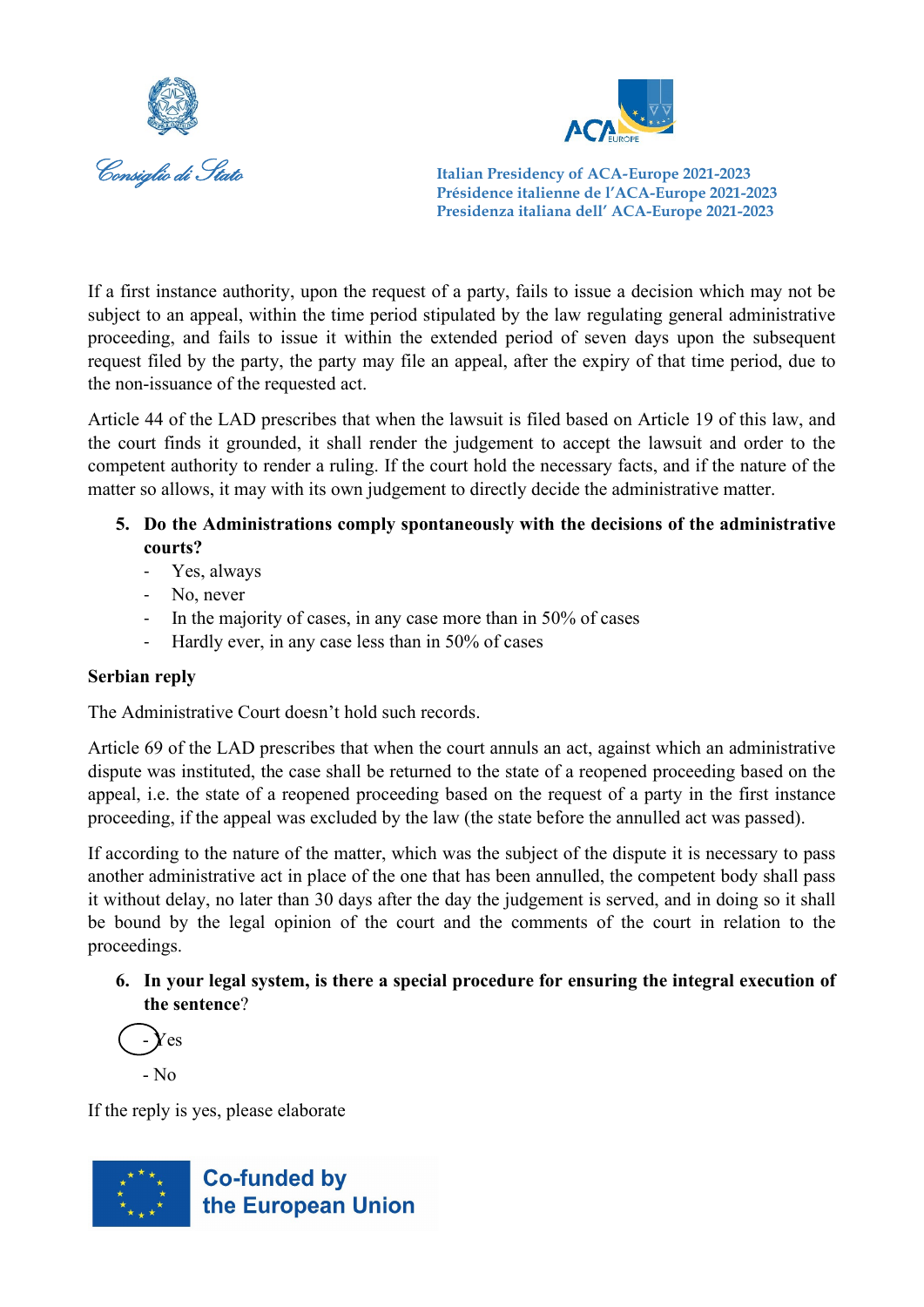



#### **Serbian reply:**

In the legal system of the Republic of Serbia a special procedure for ensuring the integral execution of the sentence is not prescribed, but the Articles 68-72. of the LAD define execution and procedure for case when public administration body doesn't execute the decision of the Administrative Court.

Provision of the Article 70 of the LAD prescribes legal consequences for active failure to follow a decision, while provision of the Article 71 prescribes legal consequences for passive failure to follow a decision of the Administrative Court.

#### **7. Are the judge's decisions which are not of the last resort immediately enforceable?**  - Yes - No

If the reply is yes, please elaborate

#### **Serbian reply:**

Article 7 of the LAD prescribes that a judgement issued in an administrative dispute shall be obligatory. Against decision issued in an administrative dispute shall not be subject to an appeal (final judgement) and it may be executed immediately.

According to the Article 71 para. 1 of the LAD if the competent body, following the annulment of the administrative act does not pass a new administrative act immediately or within no more than 30 days, or pass an act on the enforcement of the judgement pursuant to Article 43 of this law, the party may by means of a separate filing request such an act to be passed.

**8. Following the annulment of a decision characterized by discretionary power, the interested party is forced to challenge each of the ulterior negative decisions which have been deemed illegitimate by dint of defects which are different to those identified by the judge or, in alternative, are there certain mechanisms of "reduction" of the aforesaid discretionary power which ensure the definition of the litigation once and for all?**

- Yes – elaborate



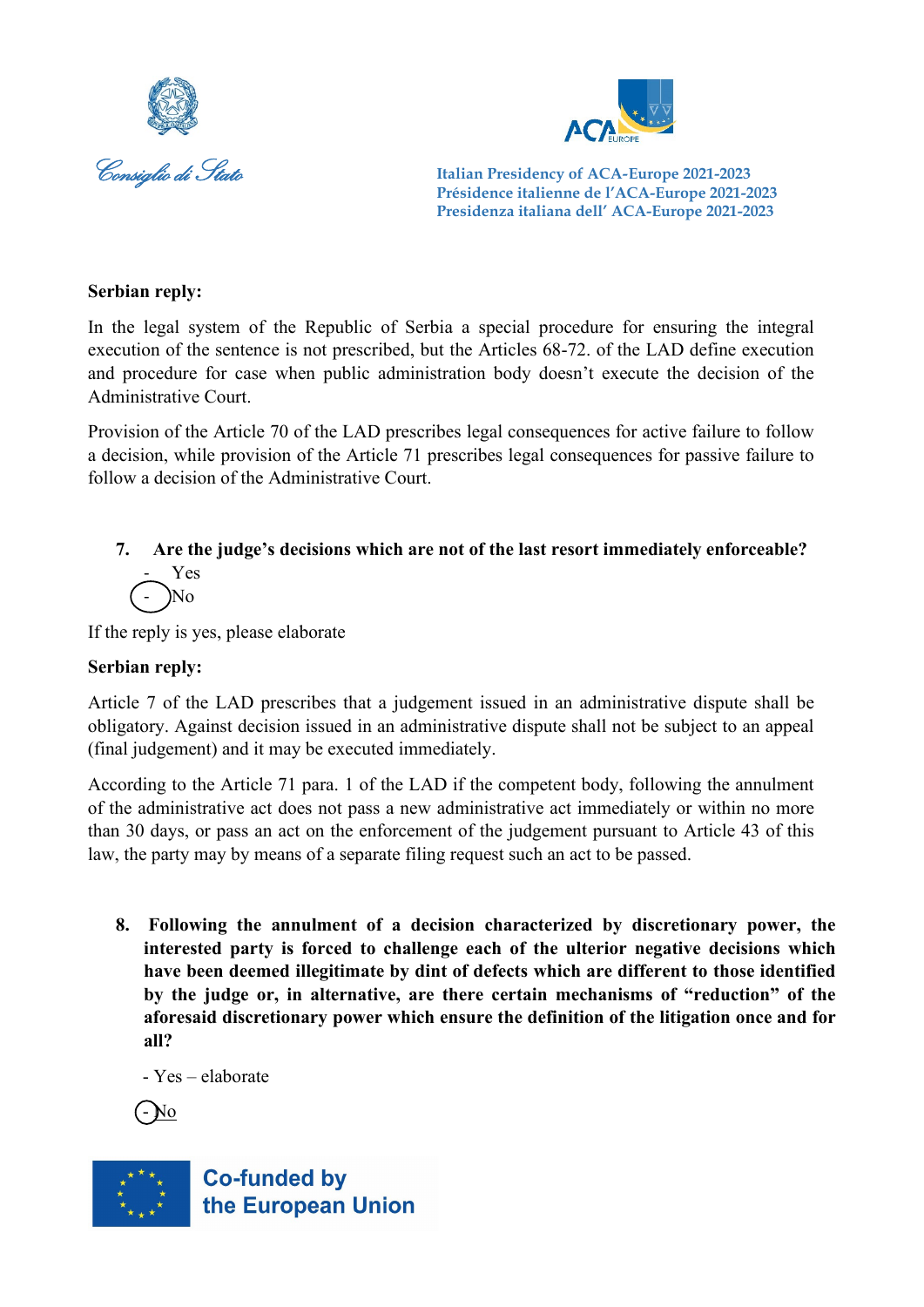



#### **Serbian reply**

The formulation of the question is not clear.

## **SESSION III – PRECAUTIONARY MEASURES**

- **1. Does the proposition of an appeal automatically suspend the effectiveness of the administrative act?** 
	- Yes
	- $\bigcap$  No

## **Serbian reply:**

In the Republic of Serbia, Article 23 paras. 2 and 3 of the LAD prescribe that a lawsuit, as a rule, does not prevent the enforcement of an administrative act against which the lawsuit is filed.

#### **2. In your legal system, are precautionary measures provided for?**

- $\bigcap$  Yes  $\overline{N}$ 
	-

#### **Serbian reply:**

Article 23 of the LAD in the Republic of Serbia, prescribes that upon the request of the plaintiff, the Court may postpone the legal effect of the final administrative act that was decided on the merits of the administrative matter, until the court decision is rendered, if the enforcement would cause harm to the plaintiff which would be difficult to rectify, and if the postponement is not against the public interest, or the postponement would not cause greater or irreparable damage to the opposing party, or interested party.

Exceptionally, parties in an administrative proceeding may request from the court to postpone the enforcement of an administrative act even before the lawsuit is filed:

1) in case of emergency;

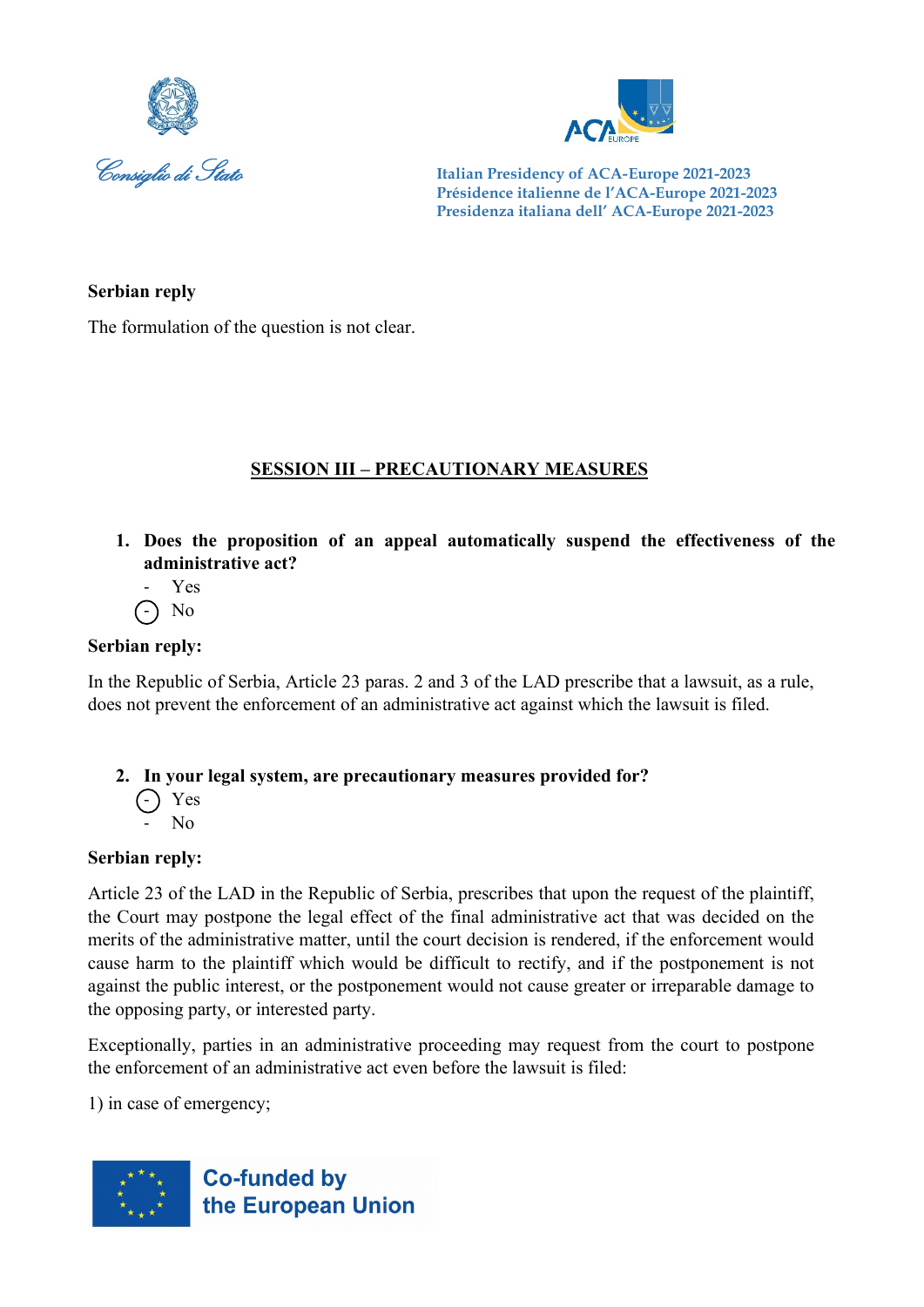



2) in case of an appeal which, by law, does not have the suspensory effect, and proceeding on the appeal is not terminated.

At the request for the postponement of the enforcement the court shall render a resolution, not later than five days from the day of receiving the request referred to in paragraphs 2 and 3 of this Article.

#### **3. What kinds of decisions can the judge apply as a precautionary measure?**

The suspension of the challenged act;

- ( if the subject of the challenge is the refusal of an application) a positive measure which provisionally anticipates the effects of the administrative act being contested;
- The order to the administration to re-examine the application on the strength of indications contextually provided by the judge;
- Whatever measure necessary to satisfy, in each case, the precautionary requests presented by both parties

#### **Serbian reply**

In the Republic of Serbia, the suspension of execution of the final administrative act is only possible.

## **4. What are the conditions for the acceptance of a precautionary request?**

- The probable validity of the action
- The probable validity of the action together with a serious prejudice
- The prevalence of public or private interest, based on the results of the equilibrium/assessment
- The required prerequisites of trial law to accord precautionary measures vary according to the different types of litigation
- Other prerequisites ( please specify )

#### **Serbian reply**

Article 23 of the LAD in the Republic of Serbia, prescribes that upon the request of the plaintiff, Court may postpone the legal effect of the final administrative act that was decided on the merits of the administrative matter, until the court decision is rendered, if the enforcement would cause harm to the plaintiff which would be difficult to rectify, and if the postponement is not against the public interest, or the postponement would not cause greater or irreparable damage to the opposing party, or interested party.

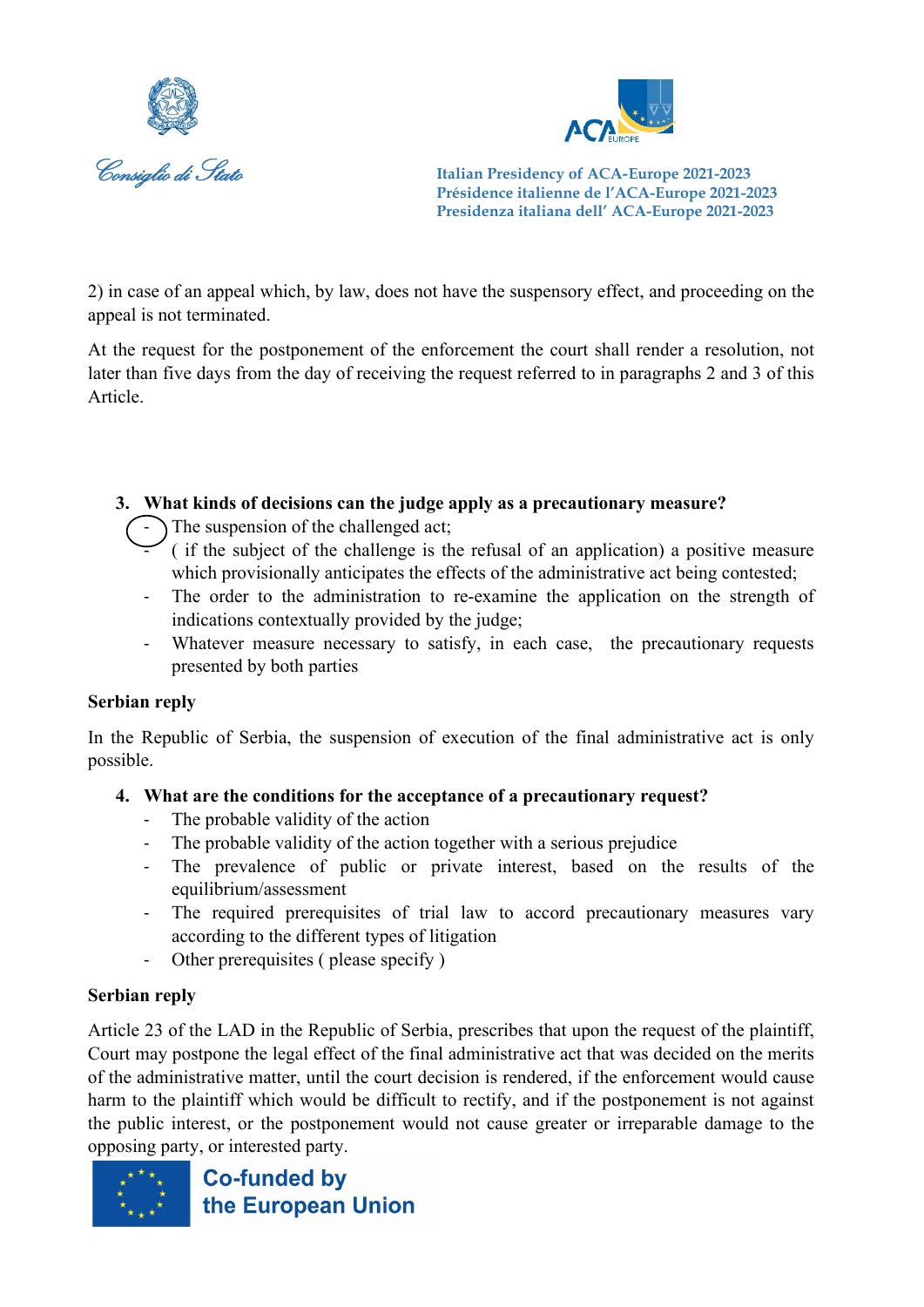



Exceptionally, parties in an administrative proceeding may request from the court to postpone the enforcement of an administrative act even before the lawsuit is filed:

1) in case of emergency;

2) in case of an appeal which, by law, does not have the suspensory effect, and proceeding on the appeal is not terminated.

At the request for the postponement of the enforcement the court shall render a resolution, not later than five days from the day of receiving the request referred to in paragraphs 2 and 3 of this Article.

**5. Can the judge force the petitioner to pay bail?**

- Yes - No  $\frac{100}{11}$  If yes, in which cases?

#### **Serbian reply**

In the Republic of Serbia, the plaintiff doesn't pay the bail.

#### **6. Are precautionary measures generic?**

- Yes

 $No$  – are there some subjects in which precautionary measures are not admitted? Which?

#### **Serbian reply**

In the Republic of Serbia, interim measures have generic effect and may be applied in all types of proceedings.

**7. Can a precautionary request be introduced autonomously before the presentation of the main trial proceedings (** *ante causam* **)?**

$$
\bigcirc \text{Yes}\n\text{No}
$$

#### **Serbian reply**

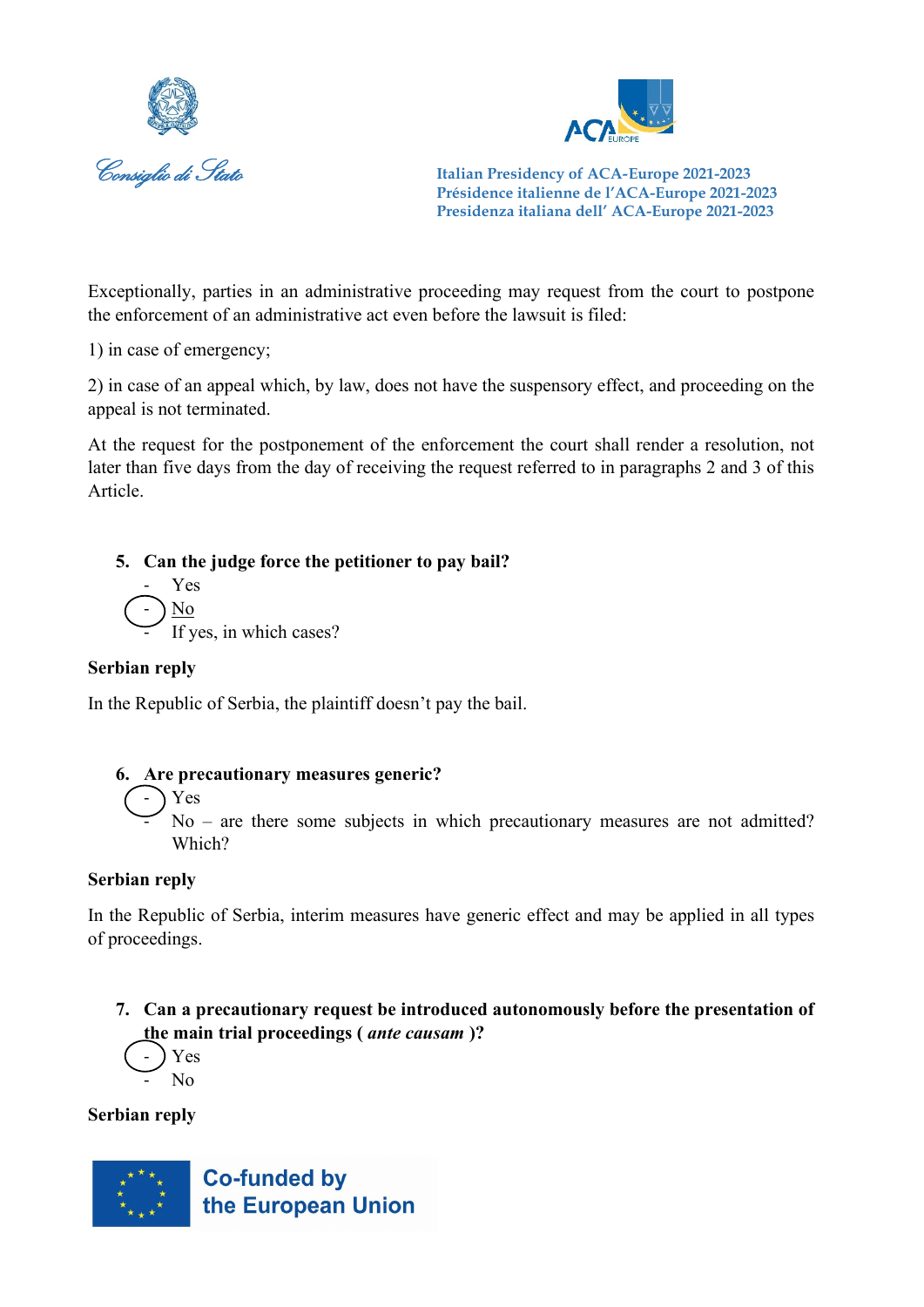



In the Republic of Serbia, request for the suspension of the execution of the administrative act may be filed even before filing a lawsuit against the act or with the lawsuit.

- **8. In the event of cautionary request** *ante causam***, does the precautionary decision of the judge lose effectiveness?**
	- Yes, in the event that the interested party does not initiate main trial proceedings within the mandatory time-limit

- No, its effectiveness remains intact even if the main trial proceedings have not been initiated within the mandatory time-limit or even if the time-limit has expired

#### **Serbian reply:**

Article 23 of the LAD in the Republic of Serbia, prescribes that upon the request of the plaintiff, Court may postpone the legal effect of the final administrative act that was decided on the merits of the administrative matter, until the court decision is rendered, if the enforcement would cause harm to the plaintiff which would be difficult to rectify, and if the postponement is not against the public interest, or the postponement would not cause greater or irreparable damage to the opposing party, or interested party.

Exceptionally, parties in an administrative proceeding may request from the court to postpone the enforcement of an administrative act even before the lawsuit is filed:

1) in case of emergency;

2) in case of an appeal which, by law, does not have the suspensory effect, and proceeding on the appeal is not terminated.

At the request for the postponement of the enforcement the court shall render a resolution, not later than five days from the day of receiving the request referred to in paragraphs 2 and 3 of this Article.

**9. When dealing with the precautionary request, does your legal system provide for specific procedure?** 

Yes (give details of the main characteristics with regard to : trial deadlines, type of decision, motivational burden, ways for establishing debate)

- No

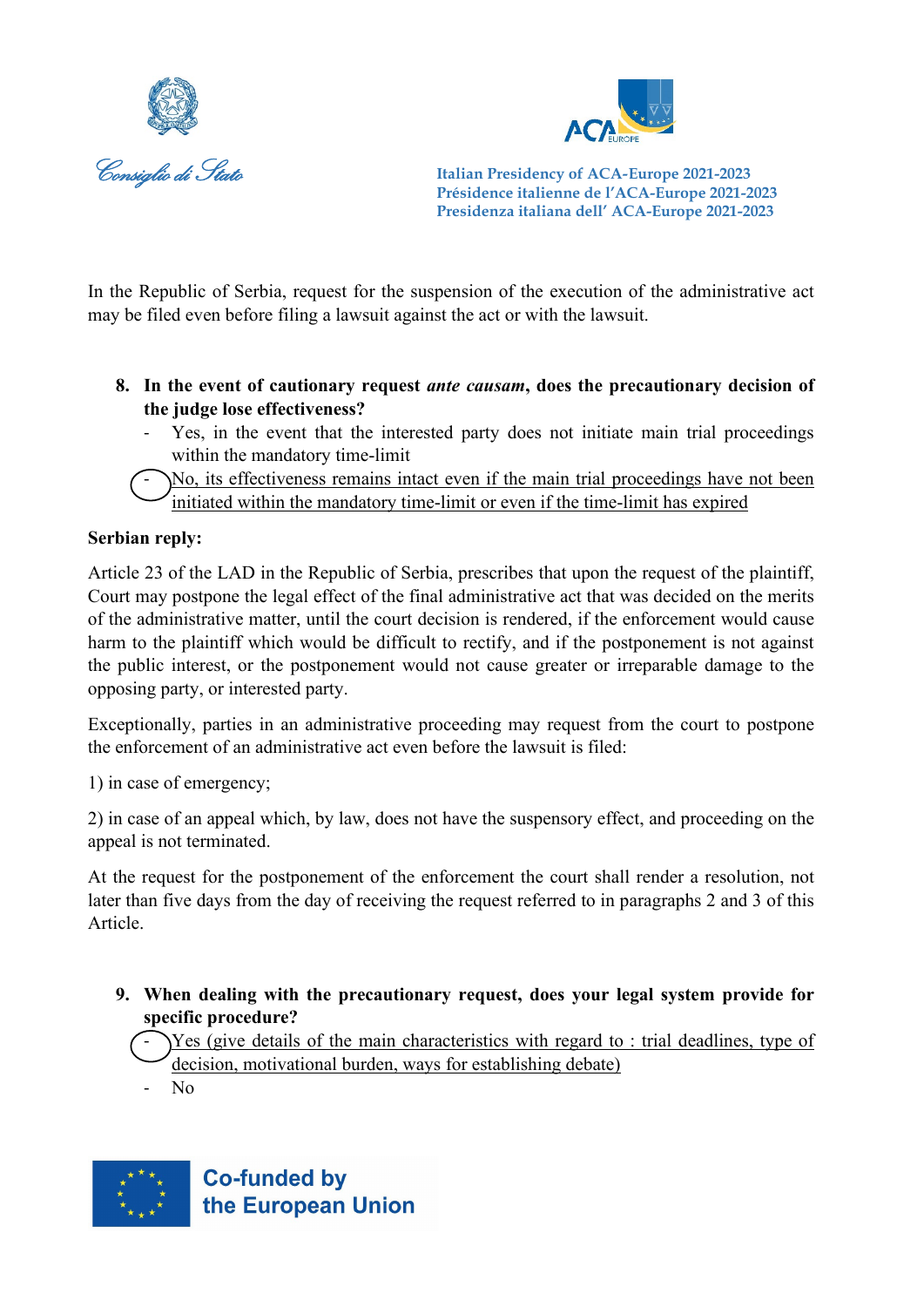



#### **Serbian reply:**

In the Republic of Serbia, upon the request for suspension of the execution, Administrative Court decides within the deadline of five days upon receipt of the request from paras. 2 and 3 of the Article 23 of the LAD. There is no oral hearing in this procedure and by resolution the request may be adopted, rejected or dismissed.

#### **10. Is the precautionary decision taken unilaterally or collegiately?**

- Unilaterally;
- Collegiately;
	- Collegiately, but in the event of extreme urgency, the precautionary decision can be taken temporarily by means of a simple unilateral decree;

#### **Serbian reply:**

The resolution upon the request for suspension of the execution of the final administrative act is adopted by panel consisted of three judges.

#### **11. During the discussion of the precautionary request, can the judge directly define the judgement on the merit?**

Yes (explain in which conditions)

 $)$ No

#### **Serbian reply:**

In the Republic of Serbia, there is no obligation to hold oral hearing in the proceeding upon the request for suspension of the execution of the final administrative act.

#### **12. Can precautionary measures be challenged before the Supreme Court /Council of State?**

- Yes
- Yes, but only if they pass a test of eligibility

$$
(\text{-})\text{No}
$$

#### **Serbian reply:**

In Serbian legal system, especially by the LAD, there is no ordinary nor extraordinary legal remedy against the resolution of the Administrative Court on suspension of the execution of the final administrative act.